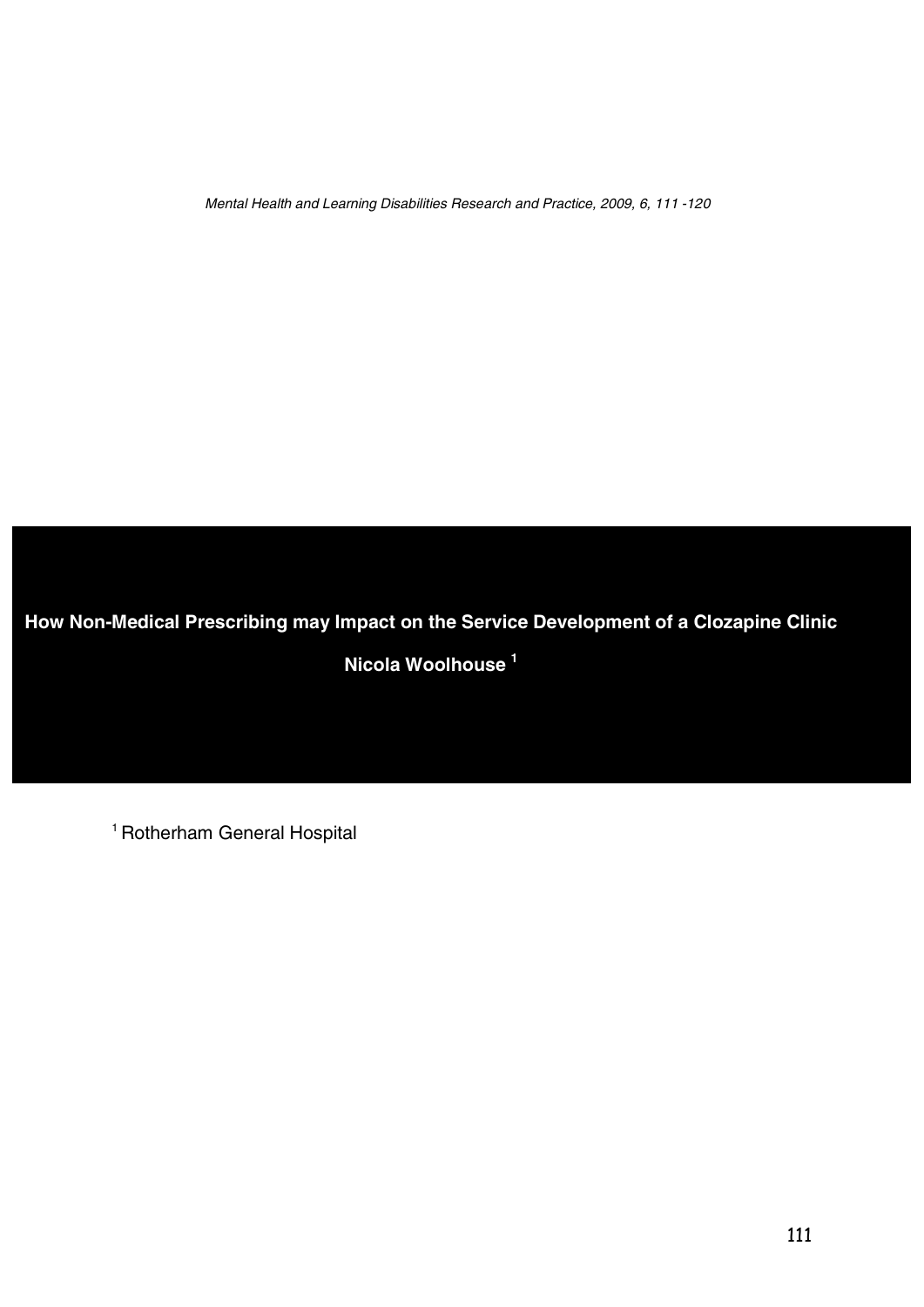# **New Ways of Working: How Non Medical Prescribing May Impact on the Service Development of a Clozapine Clinic**

#### Nicola Woolhouse

## **Abstract**

The purpose of this article is to discuss the possible implications of applying non medical prescribing practices to a Clozapine clinic in the Rotherham, Doncaster and South Humber Mental Health NHS Foundation Trust (RDASH). To reflect on such issues the current working practices, and the way in which non medical prescribing may be used, will be considered, thus identifying the perceived need and evidence base for a non medical prescribing role to improve the quality of care for service users within the Clozapine clinic. The apparent expectations of non medical prescribing from clinic staff, colleagues and service users will be considered including the suggested benefits, barriers to effective working, fears, concerns and practical implications.

**Key words:** Clozapine Clinic, Non medical prescribing, Service development.

#### **Introduction**

Non Medical Prescribing (NMP) has developed greatly in the last 20 years; however mental health services have only more recently begun to adopt the role for mental health nurses (National Prescribing Centre 2005). This greater autonomy for such nurses, and change in traditional roles, will impact on service development and ways of working and so such changes to practice need to be clearly justified as beneficial to service users. It also needs to be recognised that, even though changes are introduced to improve services, there may be initial apprehension from service users as such changes to working practices occur. This apprehension, if not appropriately managed, could become a barrier to new practices and needs to be identified and considered to minimise any potential difficulties (Snowden 2008). The use of non medical prescribing within a Clozapine Clinic is one specific area in which such issues can be identified and discussed.

## **Current Service Provisions**

Clozapine has been shown to improve service users' quality of life and save money for the health service by reducing the number of hospital admissions (Duggan et al 2003). The monitoring of patients on Clozapine is a necessity due to the risks of agranulocytosis (BNF 2009). In many healthcare trusts this is done through nurse led Clozapine clinics, with initially weekly, then fortnightly and eventually four weekly appointments for service users. Nursing staff take blood samples, monitor physical observations, side effects and mental state through the use of local integrated care pathways and protocols. Specialist nurses such as those in the Clozapine clinic are well placed to advise medical colleagues regarding prescribing issues and it is thought that such 'de facto' prescribing is common in such areas (National Prescribing Centre 2005).

Clinic staff within the Rotherham service request prescription alterations as directed by the Consultant Psychiatrist following an outpatient appointment. They may also request a medication to reduce a side effect of Clozapine but must ask permission from the Consultant Psychiatrist and then request a junior doctor to complete the prescription, or alternatively refer the service user to primary care. Such prescribing practices can be argued to be time consuming and inefficient, sometimes leading to a delay in the changes to treatment for the service user. A further difficulty in this prescribing scenario is that clinic staff and Consultants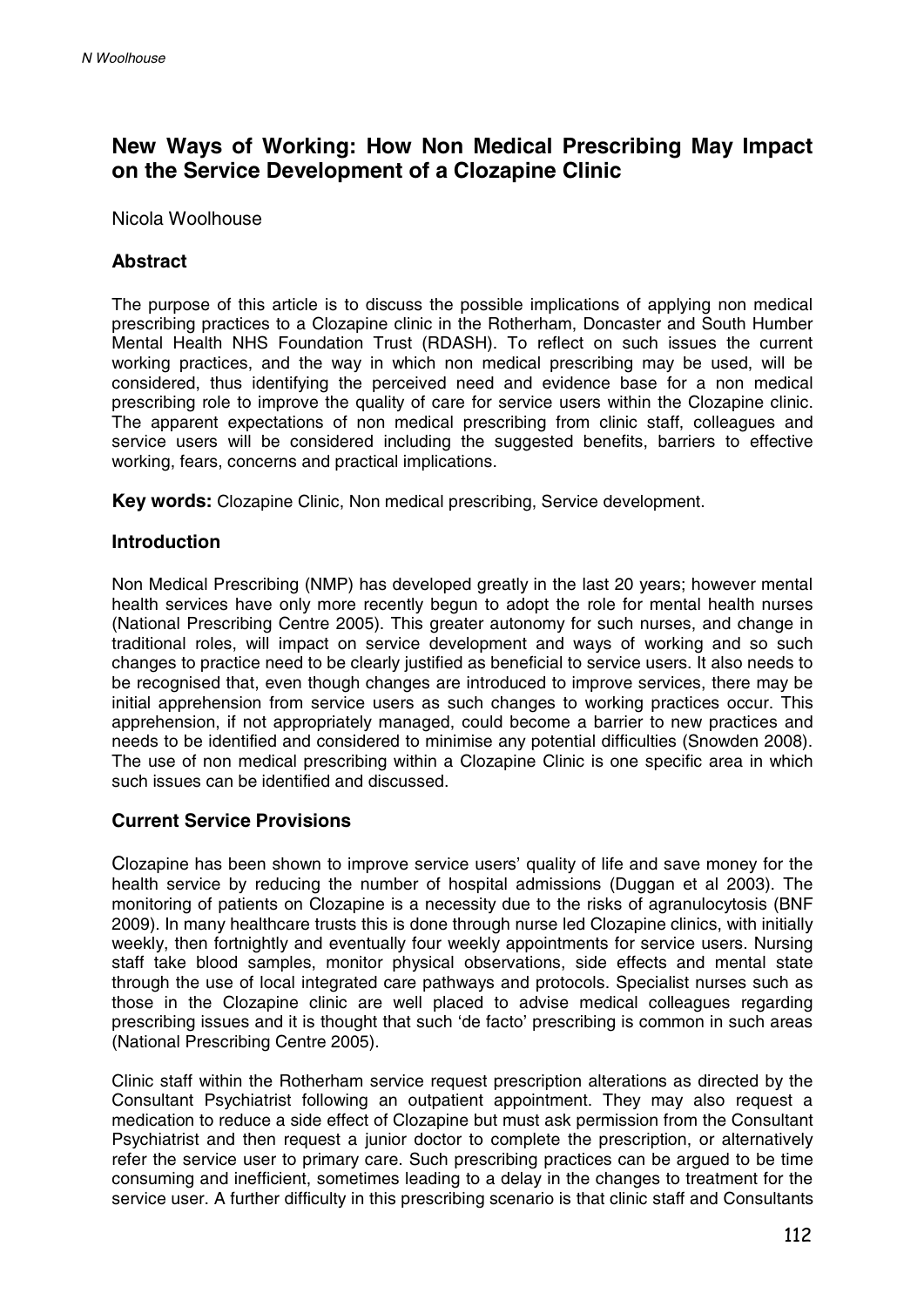are often unaware of other medications the service user receives from their General Practitioner, as communication between primary and secondary care can be fragmented (Lester 2006).

More recently the European Working Time Directives have limited junior doctors' working hours meaning that they are less available for such, arguably, inappropriate duties like the routine monitoring of Clozapine patients (Harrison 2007). Also, the way in which Consultant Psychiatrists work has been under review in recent years, and it is suggested that current working practices are not in line with the 'New Ways of Working in Mental Health' initiative (Department of Health 2005; Mehta et al 2007). Service users now expect more from their health service with more time with staff to 'participate in decision-making as equal partners' in regards to their treatment options (Harrison 2007: 471). With such demands on current practices it is not surprising that Clozapine clinics are identified as areas which could particularly benefit from non medical prescribing, utilising the special expertise of the nursing staff (National Prescribing Centre 2005). In fact Leppard (2008) identifies Clozapine clinics as 'an excellent example of a role for a supplementary prescriber in mental health' (p.164).

#### **Non Medical Prescribing in Mental Health Services**

General medical services have been developing their roles in community based services with the Cumberledge Report (1986) examining the role of district nurses and recommending limited prescribing for district and community nurses. As the roles of community nurses developed with the Crown Report (1989) and the introduction of the nurse prescribers formulary (NPF) providing some autonomy for community nurses, mental health services made their own strides to develop specialist community teams to address the needs of service users. This included a more holistic approach and the rise of Assertive Outreach Teams, crisis teams and early intervention teams towards the end of the century. The National Service Framework (1999) recommended that assertive outreach should be available for those at risk of losing contact with services and on enhanced Care Programme Approach by April 2002. It also stipulated that 'round the clock' care should be available in mental health services, thus prompting the development of the crisis team providing 24 hour care when community teams were not available. Such progress in mental health services has led to more autonomy for nursing staff, although with continued multi-disciplinary team working, nurses now were given more responsibility in terms of the assessment and management of service users within the community, and the next logical step would be for staff to become Non Medical Prescribers.

This view is reflected nationally; the shift towards more access to services within health care appears to be reflected in the recommendations of the Crown report (1999) which states that prescribing rights should be extended to other nursing groups within health services. Furthermore, the NHS Plan (2000) suggested the majority of nurses should have prescribing rights by 2004, in some form. Mental health services prepared to adopt non medical prescribing practices but with some caution, tending to focus on the potential of supplementary prescribing rather than independent prescribing in mental health settings (National Prescribing Centre 2005). Currently in RDASH non medical prescribers are supplementary, although there is some ongoing work with a pilot scheme of independent prescribing which may be developed in the future. Supplementary prescribing requires that: once a diagnosis is reached and with service user's agreement, individual evidence based clinical management plans will be drawn up and agreed by all parties. (National Prescribing Centre 2005: 17).

It is a voluntary partnership between independent prescriber (in this case the Psychiatrist), supplementary prescriber (in this case the specialist nurse trained as a non medical prescriber and to run Clozapine Clinic) and the service user. This agreement needs to be reviewed at least annually, and the nurse must always prescribe within their competence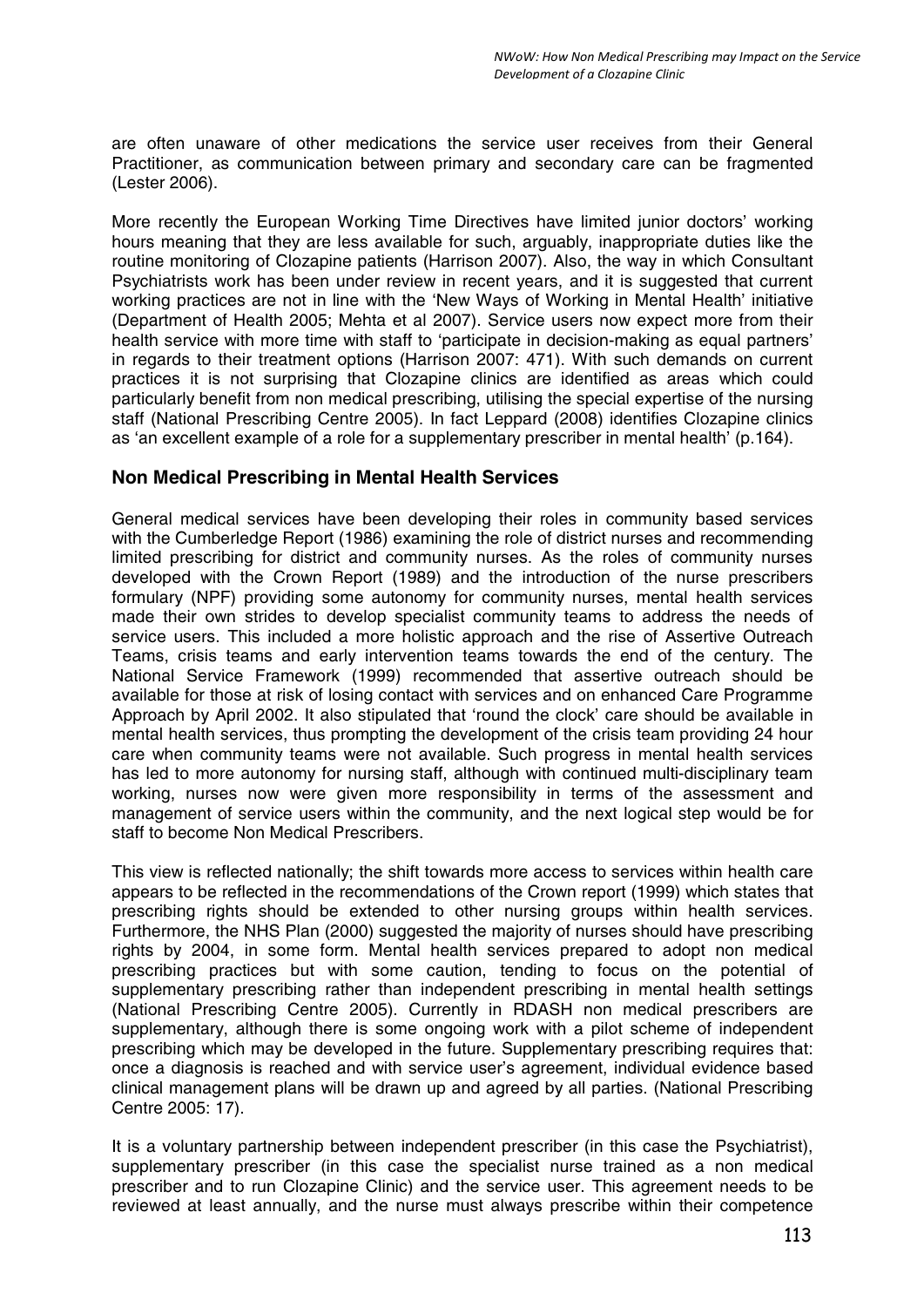(Nursing and Midwifery Council 2006), referring back to the independent prescriber if they feel continued treatment is not within their sphere of knowledge. A clinical management plan (CMP) must be used as a framework for supplementary prescribing, it is a legal requirement and ensures 'safe and effective supplementary prescribing' (Smith & Hemingway 2005: 127). It is also a requirement that there is shared access to service users' records and that prescribing documentation is kept up to date (Department of Health 2005). In preparation for non medical prescribing in the Clozapine clinic a database of prescribing has been set up with shared access. This way of working is in line with current developments in New Ways of Working (Department of Health 2005) which suggest that 'traditional outpatient work' such as medication reviews can be taken on by specialist nurses (Harrison 2007: 473).

#### **Identifying the Need for Change in Clozapine Clinic**

According to Mehta et al (2007), Consultant Psychiatrists have huge demands on their time, and could be better suited to dealing with emergencies and more complex cases, rather than 'routine appointments', instead delegating such cases to other professions. The more effective use of time was one indicator that Clozapine clinics could benefit from the use of supplementary prescribing.

'It [Nurse prescribing] will work where there is a need for it. The need should be generated by service users. Where those needs are already being met effectively, adding more to the system may actually make things less effective'. (Snowden 2008: 70).

The current service provision is arguably not meeting the needs of service users, medication reviews are often delayed until seen at outpatient clinics, and then additional time is needed to organise the prescription. There is also potential for error as prescribing decisions are passed down to the junior doctors through Clozapine clinic staff. The use of CMPs and non medical prescribing would put the clinic on 'a more accountable and professional footing' (Leppard 2008:162). Jones and Jones (2005) identify potential benefits of non medical prescribing as 'quicker access to healthcare and more informed patients about their treatments' (p.527). It is suggested that the use of non medical prescribing in Clozapine clinics would lead to better medicines management, identifying the appropriateness of prescriptions and reviewing them more efficiently.

There are additional issues which relate specifically to the Clozapine clinic. The management of side effects such as hyper salivation and constipation associated with Clozapine could be dealt with in a much timelier manner if addressed at their regular appointment rather than waiting to see their Consultant Psychiatrist or making an additional appointment with their GP. Some service users have displayed a reluctance to attend their GP surgery to address such side effects, this may be due to anxiety, poor organisation skills, or previous negative experiences of their GP (e.g. Mental Health Act assessments can be a traumatic experience for the service user, or they may have difficulties in explaining their needs). Care will need to be taken in regards to the budget for medication; however initiation onto medication to manage particular side effects may increase concordance as it can significantly impact on a service user's lifestyle; prescribing responsibility can later be handed back to primary care once proven an effective management strategy for that service user. Stott and Cassells (2008) discuss the incidence of metabolic syndrome and weight gain for service users on Clozapine and its impact on self confidence and feelings of self worth. Such impact on daily life could be observed and acted upon, where necessary in a Clozapine clinic:

'Patients may also begin to appreciate nurses discussing their ADR [Adverse Drug Reactions] and hopefully reducing the health burden and improving medication concordance.'(Jones & Jones 2005: 530).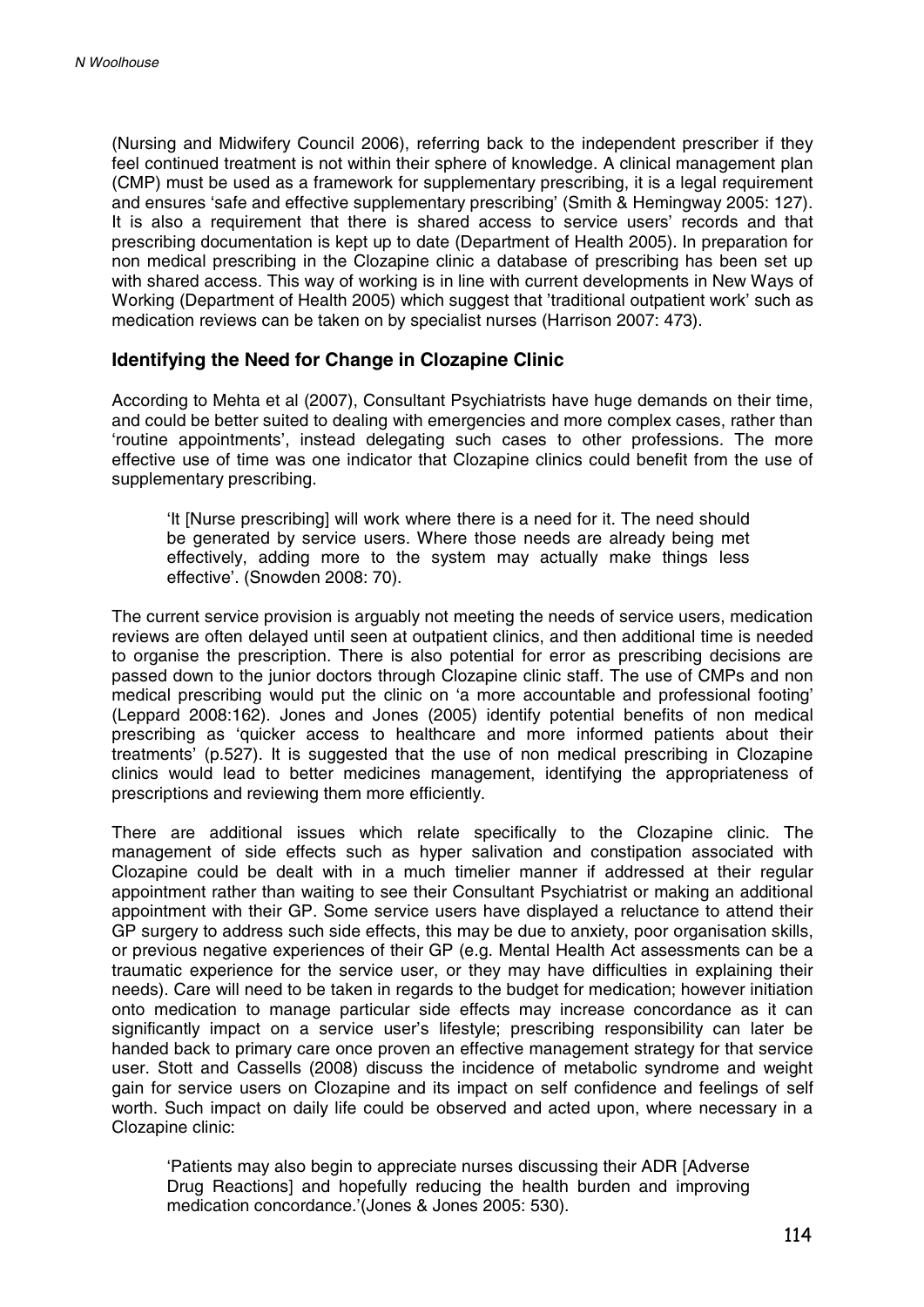It is suggested that timely assessment and intervention can reduce the negative effects of such side effects whether it be through utilising the therapeutic relationship to offer advice, referring service users to primary care for further assessment and treatment, or prescribing medication in the clinic within the supplementary prescribers' competence (Snowden 2008).

Communication could also be improved between primary and secondary care through the use of non medical prescribing. In the development of a CMP the current medications supplied by the General Practitioner would be listed, these were previously unknown to both the junior doctor prescribing and the pharmacy dispensing the outpatient medication. Service users are already routinely asked in Clozapine clinic if they have been prescribed any new medication by their General Practitioner since their last appointment. By using a CMP the non medical prescriber could ensure that the relevant information is passed on to both pharmacy and the independent prescriber. Enzyme inducing drugs such as Carbamazepine and Phenytoin can reduce plasma levels of Clozapine, and cytochrome P450 inhibitors, such as Erythromycin, Fluoxetine and Cimetidine can increase plasma levels leading to a possible increase in toxicity and side effects (Bell et al 1998). Such interactions could be avoided through clearer protocols and better communication; non medical prescribing can facilitate this by liaising with the service user and other relevant professionals to ensure more accurate and up-to-date records.

# **Expectations in Implementing Non Medical Prescribing in Clozapine Clinic**

The expectations for the implementation of non medical prescribing are high yet realistic. It is known that there may be practical issues to overcome but it is thought that the overall benefits to service users far outweigh any perceived possible difficulties. .

It is to be expected that with such a radical change to working practices there will be some impact on the time required to assess and document prescribing within the Clozapine clinic setting, this certainly was the finding from the implementation of non medical prescribing in the memory clinic in Doncaster (Smith & Hemingway 2005). It may be that more non medical prescribers are required to deal with such a large workload, although it is hoped that the gradual implementation (as completion of CMPs will take some time to organise) of non medical prescribing will mean that adaptations can be made to practice to accommodate this. It is hoped that Consultant Psychiatrists will feel able to delegate routine assessments of service users on Clozapine to the clinic staff as they routinely see them at least every four weeks and can refer patients back to the independent prescriber if concerned or feel management is outside of their competence. Harrison (2007) notes a need for psychiatrists to at least 'be engaged in debate in the interest of our patients and of our own morale and well-being' in regards to embracing the increased autonomy of nurses (p.474).

It is anticipated that the service will become more efficient at addressing the service users' needs, including faster access to medication, regular review of mental health and better management of side effects. Through the development of a therapeutic relationship and regular contact, the non medical prescriber would potentially be able to facilitate a better understanding of the medication and involve the service user in the decision making process, with opportunity to ask questions and discuss options (Luker et al 1998; DH, 2004). This in effect may improve concordance, as service users feel they have a greater choice with more collaboration (Brimblecombe 2005), and it is argued that faster and more efficient management of side effects may further aid concordance as service users often cite such effects as a reason for stopping taking medication. Leppard (2008) found that many service users assumed she was already in the role of prescriber for Clozapine clinic, and although there were some concerns regarding change that it did actually facilitate 'more in-depth discussions about their medications' (p.162).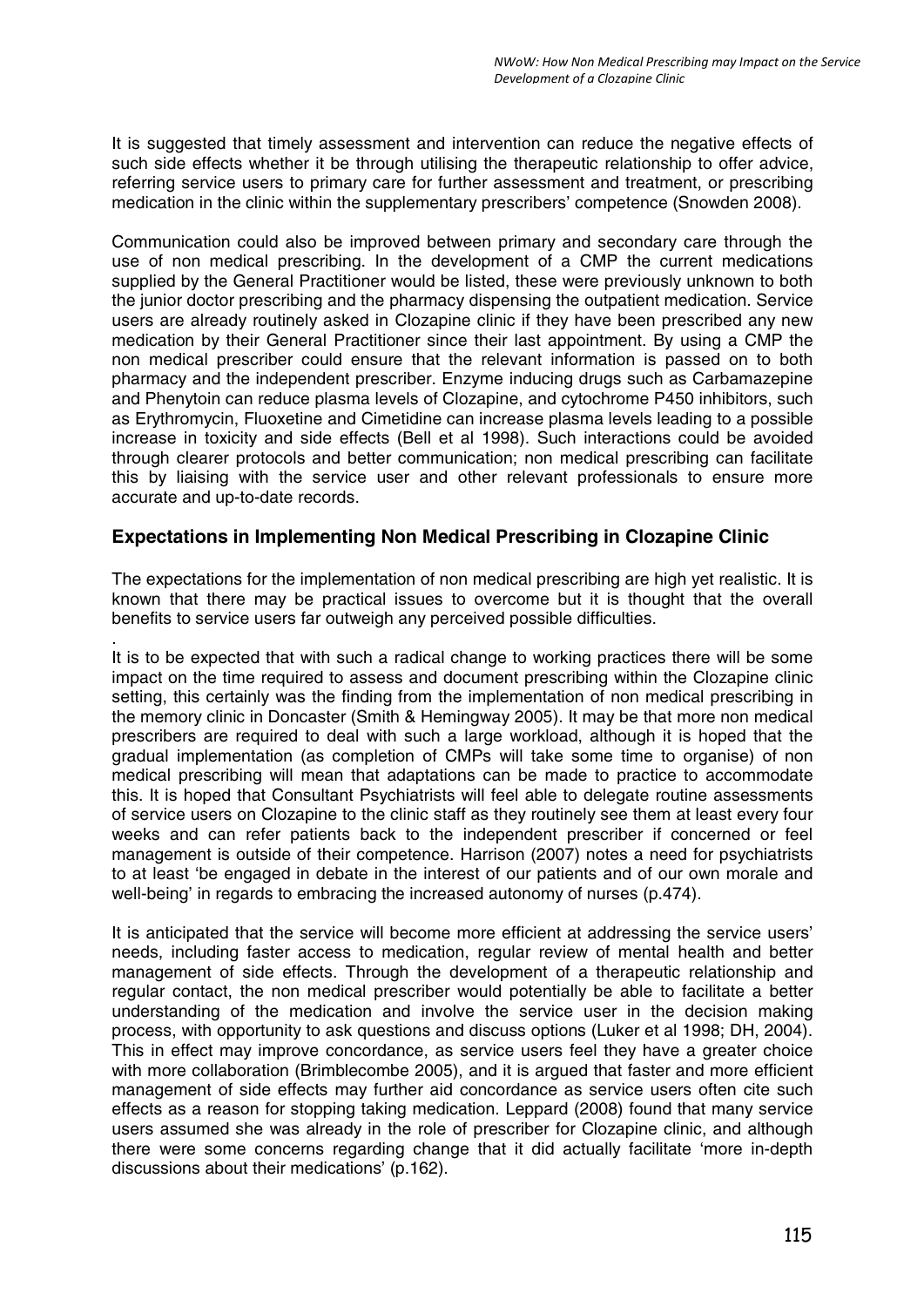A further perceived benefit of non medical prescribing in the Clozapine clinic would be to address the issue of cigarette smoking and Clozapine serum levels. Research suggests that smoking can have some effect on the absorption of Clozapine (Bell et al 1998). So if a patient successfully stops smoking there is a need to measure serum levels and adjust the dose of Clozapine as required, this currently can be delayed whilst awaiting instruction from Consultant Psychiatrists or interpretation of Clozapine serum levels. During which time there is a potential for service users to have reached toxic levels of Clozapine in their system since stopping smoking, and to have increased side effects such as sedation and hyper salivation. It is also hoped that better working relationships with General Practitioner practices in the area would mean that they are aware of such issues and liaise with the Clozapine clinic accordingly. With more knowledge of the service users' medication the non medical prescriber would hope to also decrease the number of other potential adverse drug reactions, by having improved communication between secondary and primary care.

#### **Potential Problems**

There may be barriers to the implementation of non medical prescribing in the Clozapine clinic, but it is hoped that an awareness of such issues will better equip the staff to deal with them as, or if, they arise.

Firstly, is the changing role of the Clozapine clinic nurse in terms of their relationship with both colleagues and service users. Snowden (2008) suggests that nurses express concerns:

That is, this role will somehow disturb a balance inherent within the (non prescribing) therapeutic relationship between mental health nurses and their patients'. (Snowden 2008, p68).

The move from nurse to prescriber could be suggested to be a change in the balance of power, and non medical prescribers in Clozapine clinic will need to exercise caution that both service users and themselves are confident and comfortable with it. There are concerns from service users that non medical prescribers may divert nurses from focusing on core parts of their role if devoting time to prescribing (McCann & Clark 2008; Harrison 2003). However others see the 'greater specialisation of nursing work' in a more positive light and it is acknowledged that non medical prescribers 'can only guess as to the impact' it may have (Jones & Jones 2005; Snowden 2007). Non medical prescribers need to be aware of such issues and endeavour to maintain their core skills and therapeutic relationships within mental health nursing, whilst service users will need a reassurance that nurses will continue to be an approachable point of contact with mental health services, and foster the process of collaboration.

Service users will need to be fully informed of the changes and what it means to their care package in the mental health services. Some express worries regarding nurses' 'knowledge base and competence' (National Prescribing Centre 2005: 13). If the process of non medical prescribing is transparent, and service users are reassured by both the independent and supplementary prescriber when completing the CMP, it is argued that such concerns will be found to be unwarranted. However, it is suggested that ongoing education in pharmacology and organisational support is required to facilitate good practice and reassure service users (McCann & Clark 2008). In Rotherham there is such a psychopharmacology course run by colleagues for South Yorkshire non medical prescribers, attendance also contributes to the required continued professional study (National Prescribing Centre 2005), and there is also a non medical prescribers' forum and ongoing clinical supervision with the independent prescriber.

There may also be inter-professional issues linked to 'professional encroachment' and 'power struggles' (Jones & Jones 2005). Initial reservations from colleagues may arise from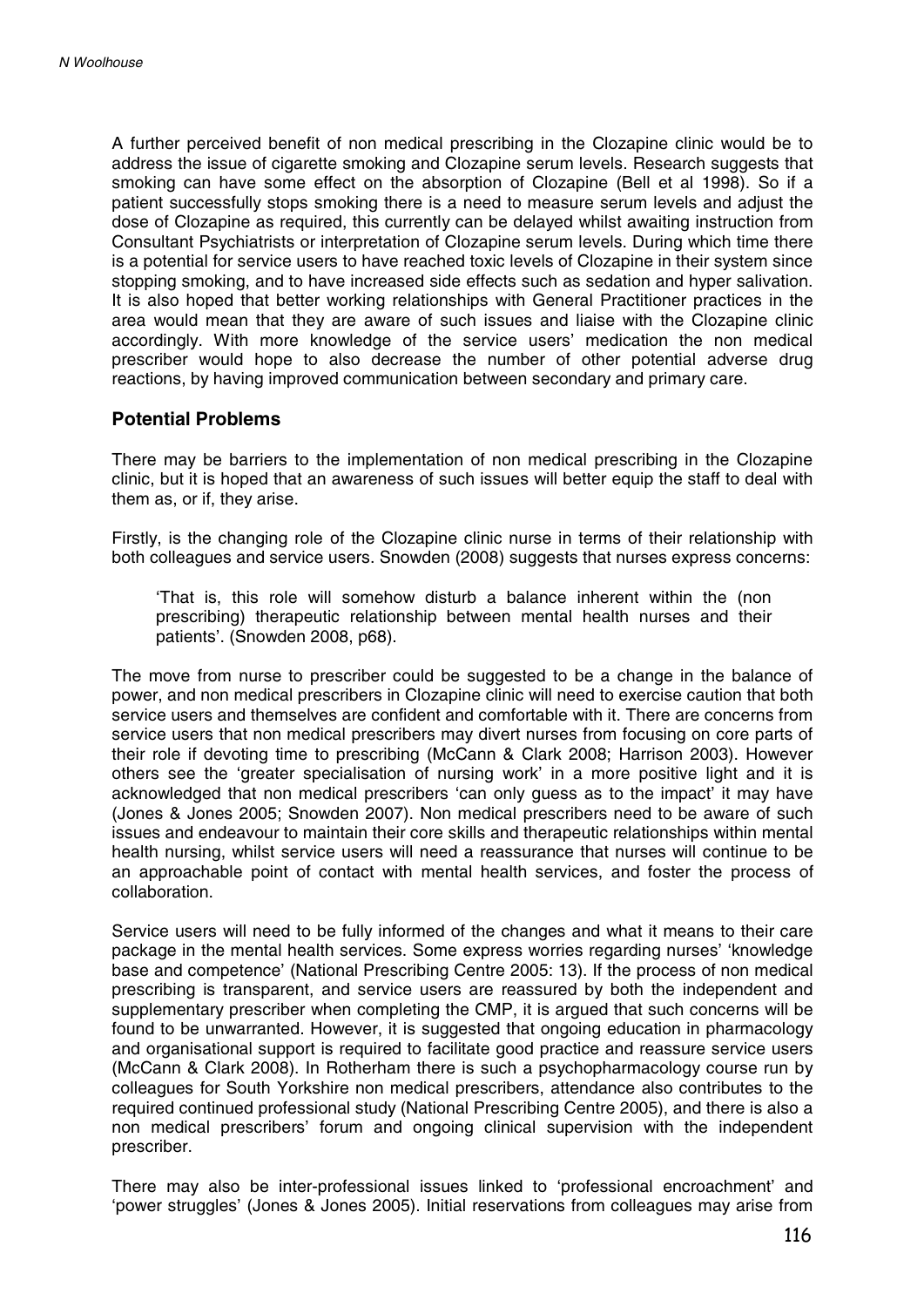a lack of knowledge about what supplementary prescribing involves and how it may impact on their workload. Although there will be some initial organisation to set up the non medical prescribing role in the Clozapine clinic it should eventually benefit all involved, it is hoped that such concerns can be addressed with the support of the overall medical supervisor in order to foster good working relationships with the other Consultants. A qualitative study has found that psychiatrists reported an improvement in practice from introducing non medical prescribing, which in turn made their lives easier (Jones et al 2005). There will need to be clear protocols, and agreement between the supplementary prescriber and independent prescriber, on when it is appropriate to refer the service user back to the independent prescriber or on to the General Practitioner if concerns are raised outside of the supplementary prescribers' sphere of competence. As identified by Jones and Jones (2005), non medical prescribers need to 'accept that psychiatrists are experts in diagnosis and treatment' and recognise when such cases become more complex requiring more input from their Consultant Psychiatrist (p.534).

At present, supplementary prescribing is suitable within the Clozapine Clinic as it fosters a team approach to the management of service users with treatment resistant schizophrenia with fast and efficient access to medicines. Mental health trusts have been slower than primary care trusts in the implementation of independent prescribing in mental health services (National Prescribing Centre 2005). However, piloting of independent prescribing in RDASH suggests that such practices may be developed in the future for other areas such as the Clozapine Clinic. Current legislation would mean that independent prescribing may actually restrict necessary practices within the Clozapine clinic, as supplementary prescribing allows for prescribing outside of the summary of product characteristics indications when agreed in the CMP (NPC 2005). Although such practice may be a rarity rather than the norm, it is suggested that until legislation is reformed on independent prescribing for nurses to allow similar powers to those of medics, it is not suitable for the Clozapine Clinic service users. It is also considered that during the initiation of non medical prescribing within Clozapine Clinics, supplementary prescribing allows for an appropriate level of supervision and multi-disciplinary team working in order to develop prescribing knowledge and skills further.

# **Conclusion**

In conclusion, there are clearly identified benefits to implementing supplementary prescribing into the Clozapine clinic: the removal of de facto prescribing increasing the safety of Clozapine clinic prescriptions; more in depth assessment of medications and side effects on a more regular basis, hopefully leading to timely management of them or referral to the appropriate care provider; more efficient access to medication and information for service users; and a reduction of the need for Consultant psychiatrists to review patients who are routine.

However, caution should be exercised as the impact of supplementary prescribing within the clinic can only be estimated at this stage (Snowden 2007). It is anticipated that there may be issues such as the increased work load of the supplementary prescriber, which may lead to a need for more supplementary prescribers within the clinic; resistance or lack of understanding from colleagues, possibly leading to unrealistic expectations or a reluctance to delegate responsibility to the supplementary prescriber; and concerns from patients regarding the relationship between them and supplementary prescriber, as well as their perceived level of knowledge.

It is an interesting time in the development of the Clozapine clinic and, although implementation may be complicated initially, it is hoped that once such arrangements are in place a more efficient service will run, which will be better for service users and staff within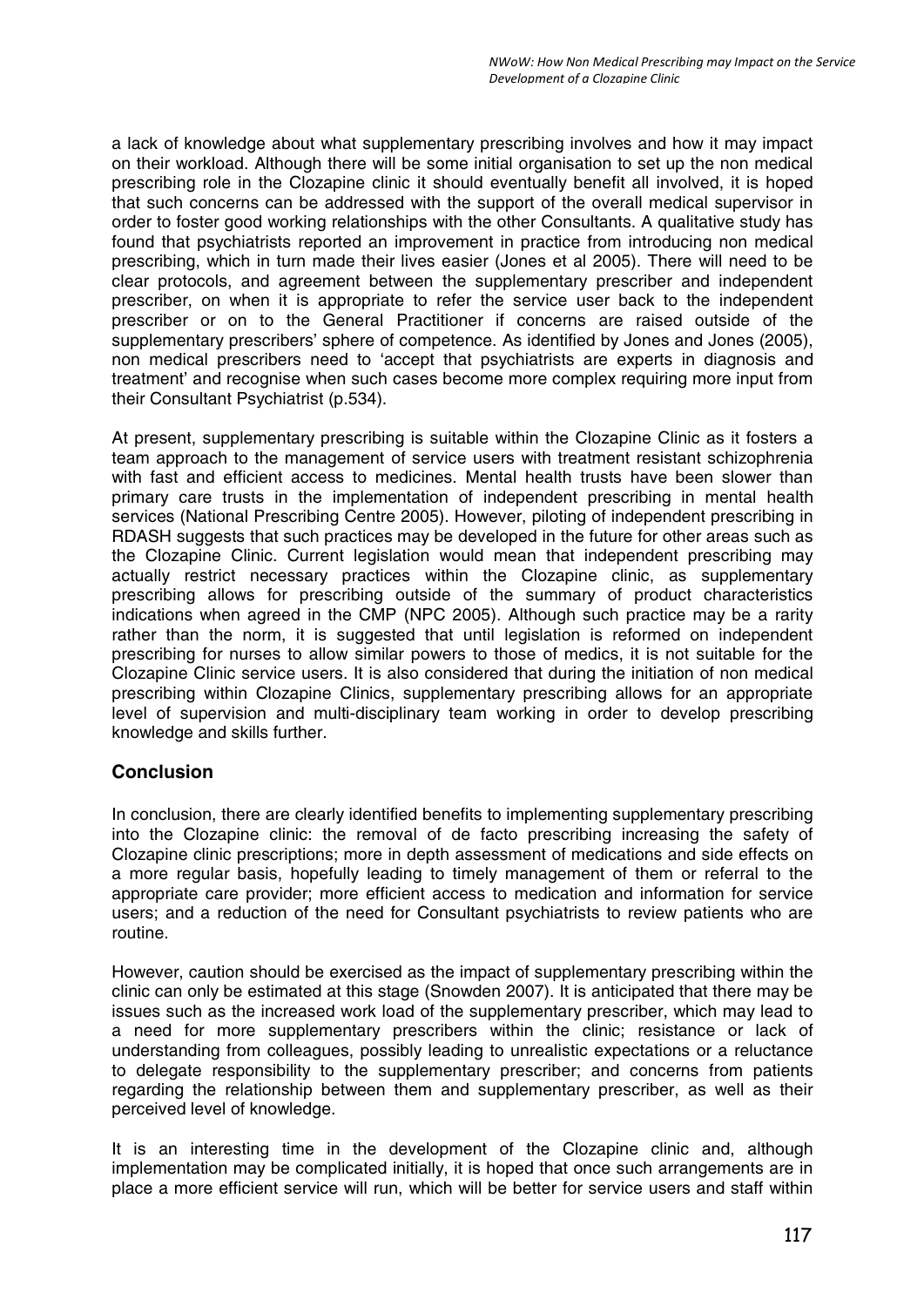mental health services. If independent non medical prescribing is implemented within the trust, careful consideration will be required as to how it may impact on the ability of the non medical prescriber to offer appropriate medication under current legislation. If non medical prescribing is successful further scope could be suggested to consider the future development and involvement of clinic staff in other areas such as: weight management, physical health assessment (where service users do not access primary care), and in Lithium clinics.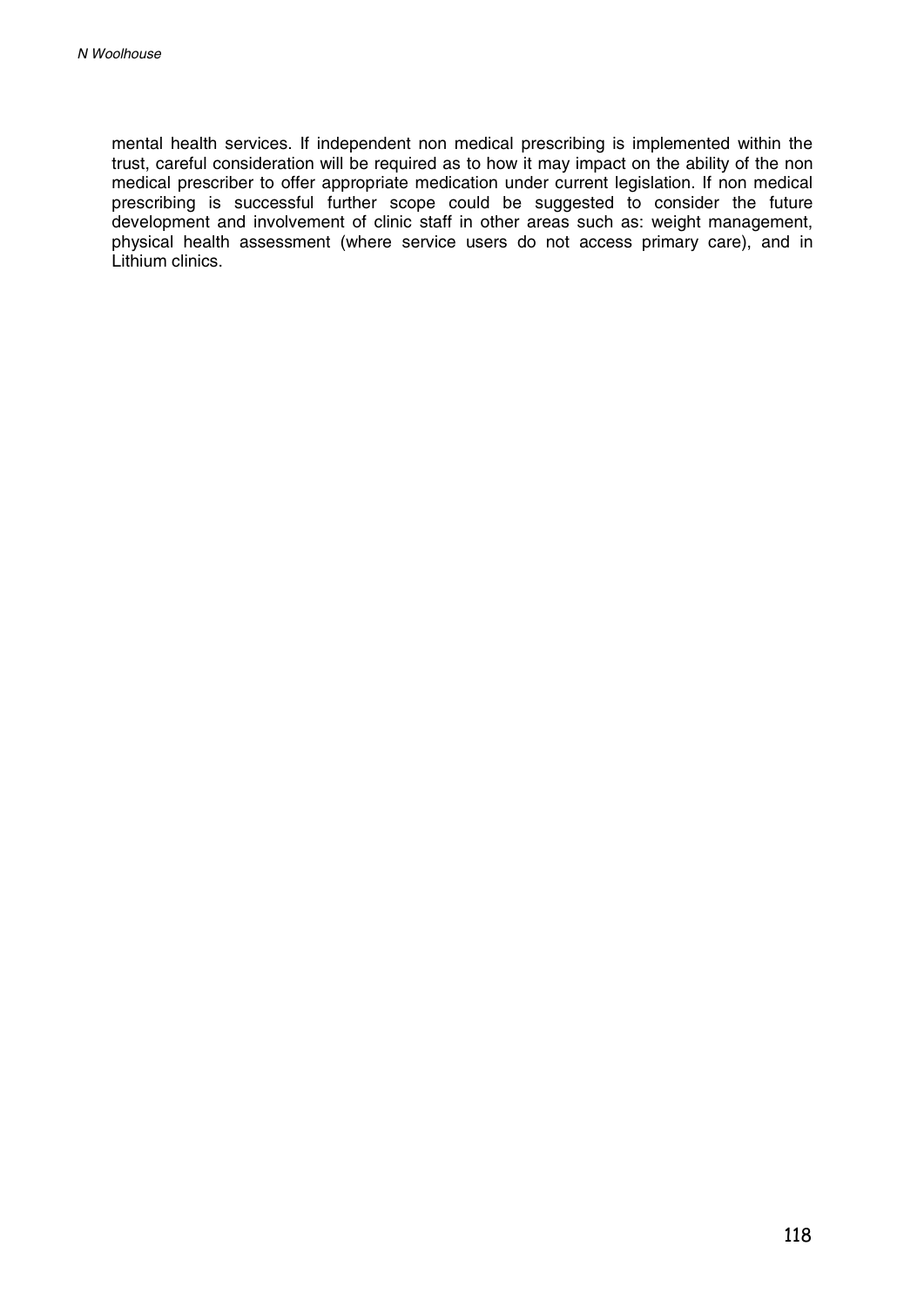## **References**

Bell, R., McLaren, A., Galanos, J., & Copolov, D. 1998. The Clinical Use of Plasma Clozapine Levels. Australian & New Zealand Journal of Psychiatry, 32: 567-574.

Brimblecombe, N. 2005. Medication & Mental Health Nurses: Developing New Ways of Working. Mental Health Practice 8 (5): 12-14, as cited in Snowden, A. (2008). Prescribing & Mental Health Nursing. MA Healthcare, London.

Department of Health & Social Security. 1986. Neighbourhood Nursing – a focus for care. HMSO; London. As cited in Beckwith S. & Franklin P. 2007. Oxford Handbook of Nurse Prescribing. Oxford University Press, Oxford.

Department of Health. 1989. Report of the Advisory Group on Nurse Prescribing, London.

Department of Health. London. As cited in Beckwith S. & Franklin P. 2007. Oxford Handbook of Nurse Prescribing. Oxford University Press; Oxford.

Department of Health 1999. National Service Framework for Mental Health: Modern Standards & Service Models. London, The Stationary Office.

Department of Health. 1999. Review of Prescribing, Supply & Administration of Medicines: Final Report. Department of Health, London. As cited in Beckwith S., & Franklin P. 2007. Oxford Handbook of Nurse Prescribing. Oxford University Press, Oxford.

Department of Health. 2000. The NHS Plan: A Plan for Investment, A Plan or Reform. Department of Health, London.

Department of Health. 2004. Better Information, Better Choices, Better Health: Putting Information at the Centre of Health. Department of Health, London.

Department of Health. 2005. New Ways of Working for Psychiatrists. Department of Health; London

Duggan, A., Warner, J., & Knapp, M. & Kerwin, R. 2003. Modelling the Impact of Clozapine on Suicide in Patients with Treatment Resistant Schizophrenia in the UK. British Journal of Psychiatry, 182, 505-508. As cited in Stott, K. & Cassells, F. 2008. Management of Clozapine Induced Weight Gain. Mental Health Practice, 12 (3), 26-30.

Harrison, A. 2003. Mental Health Service Users' Views of Nurse Prescribing. Nurse Prescribing 2(1) 37-44. As cited in Smith, M & Hemingway, S. 2005. Developing as a Nurse Prescriber in Mental Health Care: A Case Study. Nurse Prescribing3(3) 125-130.

Harrison, J. 2007. The Work Patterns of Consultant Psychiatrists: Revisiting How Consultants Manage their Time. Advances in Psychiatric Treatment, 13, 470-475.

Joint Formulary Committee. 2009. British National Formulary 56. British Medical Association & Royal Pharmaceutical Association of Great Britain, London.

Jones, A. & Jones, M. 2005. Mental Health Nurse Prescribing: Issues for the UK. Journal of Psychiatric & Mental Health Nursing, 12, 527-535.

Jones, M., Miller, D., Lucas, B., Bennett, J. & Gray, R. 2005. Extended Prescribing by UK Nurses & Pharmacists: Supplementary Prescribing by Mental Health Nurses Seems